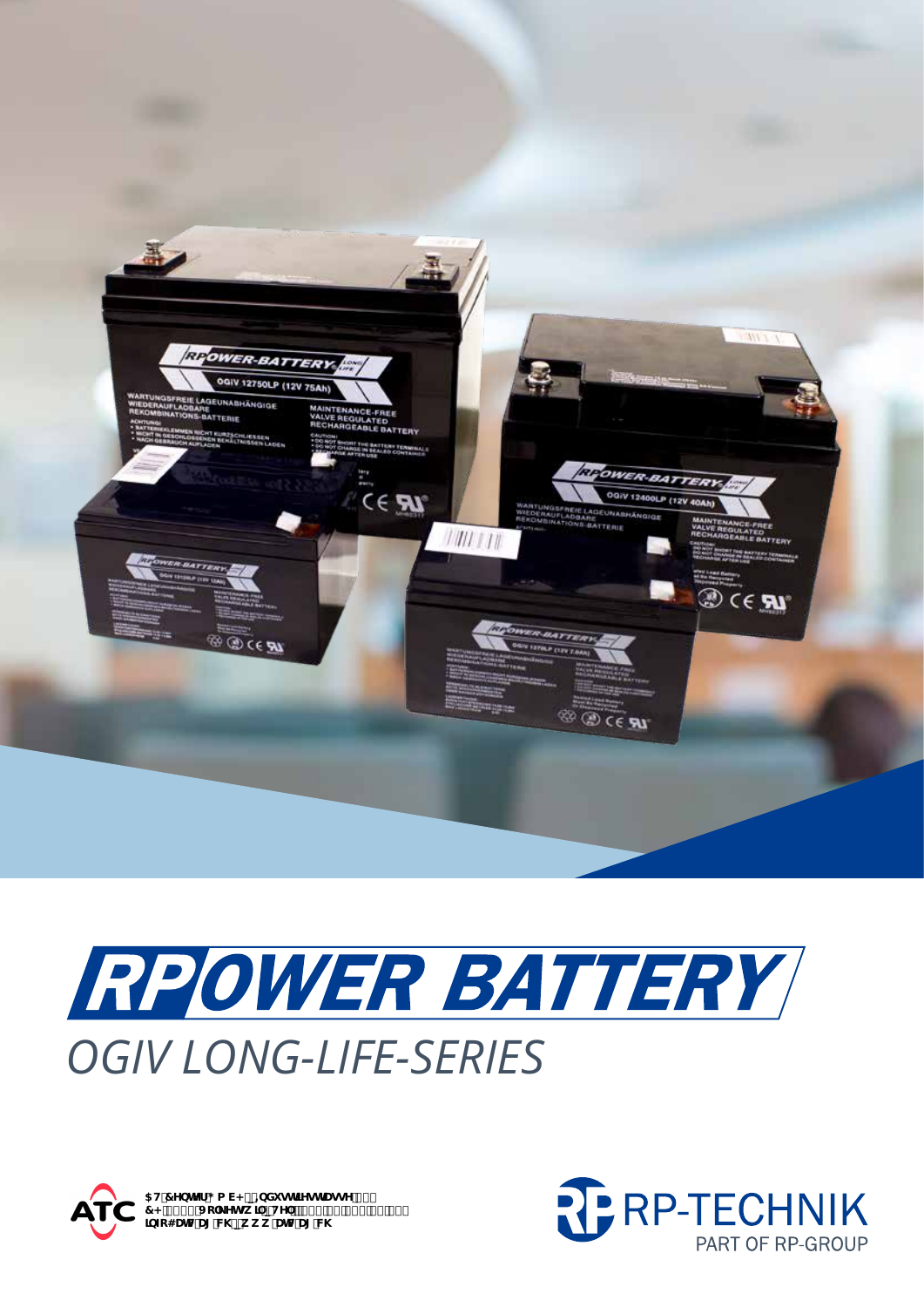# **OGIV LONG-LIFE-BAUREIHE (DESIGN LIFE BIS ZU 12 JAHRE)**

*OGIV LONG-LIFE-SERIES (DESIGN LIFE UP TO 12 YEARS)*

OGiV 121200 LPS 12 124,9 120,0 330 171 215 222 32,50 M8 C 25 mm² 120 mm² +3% 1 24 OGiV 121200 LP 12 127,2 120,0 410 176 224 224 36,00 M8 C 25 mm² 120 mm² +3% 1 21  $\vert$ OGiV 121340 LP  $\vert$  12  $\vert$  140,8  $\vert$  134,0  $\vert$  341  $\vert$  173  $\vert$  283  $\vert$  287  $\vert$  39,50  $\vert$  M8  $\vert$  C  $\vert$  25 mm<sup>2</sup>  $\vert$  150 mm<sup>2</sup>  $\vert$  +3%  $\vert$  1  $\vert$  20 OGiV 121500 LP | 12 | 157,6 | 150,0 | 482 | 170 | 240 | 240 | 44,80 | M8 | C | 25 mm<sup>2</sup> | 180 mm<sup>2</sup> | +3% | 1 | 16  $\vert$ OGiV 122000 LPE 12  $\vert$  208,2  $\vert$  200,0  $\vert$  522  $\vert$  238  $\vert$  218  $\vert$  223  $\vert$  59,10  $\vert$  M8  $\vert$  E  $\vert$  25 mm<sup>2</sup>  $\vert$  240 mm<sup>2</sup> +3%  $\vert$  1  $\vert$  12 OGiV 122000 LP | 12 | 208,8 | 199,0 | 522 | 238 | 218 | 223 | 67,50 | M8 | E | 25 mm<sup>2</sup> | 240 mm<sup>2</sup> | +3% | 1 | 12  $\vert$ OGiV 122600 L  $\vert$  12  $\vert$  262,0  $\vert$  250,0  $\vert$  521  $\vert$  269  $\vert$  220  $\vert$  223  $\vert$  71,00  $\vert$  M8  $\vert$  E  $\vert$  25 mm<sup>2</sup> 300 mm<sup>2</sup> +3%  $\vert$  1  $\vert$  8

|            |                       | Spg.   | Kap.          | Kap.         |     | Maße (mm)         |     |           | Gewicht |                |      | Verbinder             | Verbinder                     |                   | Karton         | Palette       |
|------------|-----------------------|--------|---------------|--------------|-----|-------------------|-----|-----------|---------|----------------|------|-----------------------|-------------------------------|-------------------|----------------|---------------|
| RPower     |                       | Volt.  | Cap.          | Cap.         |     | <b>Dimensions</b> |     |           | Weight  | Pol / Pole     |      | Connector             | Connector                     |                   | Carton         | Pallet        |
| Typ / Type |                       | $\vee$ | lAh.<br>(C20) | Ah.<br>(C10) | L   | B                 | H   | <b>TH</b> | kg      | Termi-<br>nal  | Pos. | flexible              | starr / rigid                 |                   | Stk./Pcs.      | Stk./<br>Pcs. |
|            | OGiV 1252 LP          | 12     | 5,2           | 5,0          | 90  | 70                | 101 | 107       | 1,95    | $6,3$ mm       | F    | $2,5$ mm <sup>2</sup> | $\qquad \qquad -$             | $- -$             | 10             | 400           |
|            | OGiV 1270 LP          | 12     | 6,9           | 6,6          | 151 | 65                | 94  | 100       | 2,37    | $6,3$ mm       | F    | $2.5$ mm <sup>2</sup> | $- -$                         | $\qquad \qquad -$ | 8              | 360           |
|            | OGiV 1290 LP          | 12     | 8,8           | 8,5          | 151 | 65                | 94  | 100       | 2,78    | $6,3$ mm       | F.   | $2.5$ mm <sup>2</sup> | $- -$                         | $-\,-$            | 8              | 360           |
|            | OGiV 12120 LP         | 12     | 11,8          | 11,2         | 151 | 98                | 95  | 101       | 3,67    | $6,3$ mm       | F    | $2.5$ mm <sup>2</sup> | $-$                           | $- -$             | $\overline{4}$ | 200           |
|            | OGiV 12170 LP         | 12     | 16,8          | 16,5         | 181 | 77                | 167 | 167       | 5,50    | M <sub>5</sub> | D    | $6 \, \text{mm}^2$    | 30 mm <sup>2</sup>   optional |                   | $\overline{4}$ | 144           |
|            | OGiV 12260 LP         | 12     | 25,6          | 25,1         | 166 | 175               | 125 | 125       | 9,20    | M <sub>5</sub> | D    | $6 \text{ mm}^2$      | 30 mm <sup>2</sup>   optional |                   | $\mathbf{1}$   | 96            |
|            | OGiV 12280 L          | 12     | 29,7          | 28,0         | 165 | 125               | 175 | 175       | 9,10    | M <sub>5</sub> | D    | $6 \text{ mm}^2$      | 30 mm <sup>2</sup> optional   |                   | $\overline{2}$ | 64            |
|            | OGiV 12330 LP         | 12     | 33,6          | 33,0         | 195 | 130               | 155 | 168       | 11,00   | M <sub>6</sub> | C    | $16 \text{ mm}^2$     | 30 mm <sup>2</sup>   optional |                   | $\mathbf{1}$   | 75            |
|            | OGiV 12400 LP         | 12     | 42,2          | 39,4         | 197 | 165               | 170 | 170       | 13,80   | M6             | D    | $16 \text{ mm}^2$     | 30 mm <sup>2</sup> optional   |                   | $\mathbf{1}$   | 60            |
|            | OGiV 12450 LP         | 12     | 47,2          | 45,0         | 197 | 165               | 170 | 170       | 14,60   | M6             | D    | $16 \text{ mm}^2$     | 30 mm <sup>2</sup>   optional |                   | $\mathbf{1}$   | 48            |
|            | OGiV 12550 LP         | 12     | 61,0          | 59,3         | 229 | 138               | 208 | 213       | 17,20   | M <sub>6</sub> | C    | $16 \text{ mm}^2$     | 60 mm <sup>2</sup> optional   |                   | $\mathbf{1}$   | 40            |
|            | OGiV 12600 LP         | 12     | 62,0          | 60,0         | 258 | 166               | 206 | 215       | 20,70   | M <sub>6</sub> | C    | $16 \text{ mm}^2$     | 60 mm <sup>2</sup>   optional |                   | $\mathbf{1}$   | 36            |
|            | OGiV 12650 LP         | 12     | 67,2          | 65,0         | 350 | 167               | 179 | 179       | 22,40   | M6             | C    | $16 \text{ mm}^2$     | 60 mm <sup>2</sup>   optional |                   | $\mathbf{1}$   | 36            |
|            | OGiV 12750 LP         | 12     | 81,0          | 75,0         | 258 | 166               | 206 | 215       | 22,50   | M6             | C    | $16 \text{ mm}^2$     | 60 mm <sup>2</sup>   optional |                   | $\mathbf{1}$   | 30            |
|            | OGiV 12800 LW         | 12     | 84,0          | 80,0         | 260 | 168               | 211 | 214       | 22,40   | M6             | C    | $16 \text{ mm}^2$     | 60 mm <sup>2</sup> optional   |                   | $\mathbf{1}$   | 30            |
|            | <b>OGiV 12800 LPL</b> | 12     | 84,0          | 80,0         | 350 | 167               | 179 | 179       | 22,50   | M <sub>6</sub> | C    | $16 \text{ mm}^2$     | 60 mm <sup>2</sup>   optional |                   | $\mathbf{1}$   | 30            |
|            | OGiV 12900 LP         | 12     | 93,4          | 90,0         | 306 | 169               | 211 | 216       | 26,50   | M6             | C    | $16 \text{ mm}^2$     | $90 \text{ mm}^2$             | $+3%$             | $\mathbf{1}$   | 24            |
|            | OGiV 121000 LP        | 12     | 106,0         | 100,0        | 330 | 171               | 215 | 222       | 32,00   | M <sub>8</sub> | C    | $25 \text{ mm}^2$     | $90$ mm <sup>2</sup>          | $+3%$             | $\mathbf{1}$   | 24            |

#### **Produktmerkmale /** *Product Features*

- Besonders lange Gebrauchsdauer im Stand-By Betrieb
- Schlag- und bruchfestes Kunststoffgehäuse aus ABS • Elektrolyt in Glasfaservlies gebunden
- (AGM = Absorbent Glass Mat Technology)
- Wartungsfreier Betrieb in jeder Lage, ausgenommen kopfüber • Kein Gefahrgut gemäß lATA-Bestimmungen
- Fertigung aller RPower Batterien nach Qualitätsstandard ISO 9001 und CE
- *Very long service life in stand-by operation*

- *Impact- and break-proof plastic case made of ABS*
- *Electrolyte is bound in fiberglass fabric (AGM = Absorbent Glass Mat Technology)*
- *Maintenance-free operation in any position, except head first*
- *Corresponding to IATA regulations no dangerous goods*
- *RPower battery production is certified according to ISO 9001 and CE*





# **Anordnung der Pole /** *Terminal Position*

# **GEL OGIV LONG-LIFE-BAUREIHE (DESIGN LIFE BIS ZU 12 JAHRE)** *GEL OGIV LONG-LIFE-SERIES (DESIGN LIFE UP TO 12 YEARS)*

# **Anordnung der Pole /** *Terminal Position*

|                      | Spg.<br>Volt. | Kap.<br>Cap. | Kap.<br>Cap. |     |     | Maße (mm)<br><b>Dimensions</b> |     | Gewicht<br>Weight |                        |        | Verbinder<br>Connector | Karton<br>Carton | Palette<br>Pallet |
|----------------------|---------------|--------------|--------------|-----|-----|--------------------------------|-----|-------------------|------------------------|--------|------------------------|------------------|-------------------|
| RPower<br>Typ / Type | $\vee$        | Ah<br>(C20)  | Ah<br>(C5)   | L   | B   | H                              | TH  | kg                | Pol / Pole<br>Terminal | lPos.  | acc. VDE               | Stk./Pcs.        | Stk./Pcs.         |
| GEL OGIV 1270 L      | 12            | 6.8          | 6.7          | 151 | 65  | 94                             | 100 | 2,40              | 6.3 mm                 | F      | $2.5$ mm <sup>2</sup>  | 5                | 300               |
| GEL OGIV 12120 L     | 12            | 11,7         | 11,5         | 151 | 98  | 95                             | 101 | 3,60              | $6,3$ mm               | F      | $2,5$ mm <sup>2</sup>  | $\overline{4}$   | 200               |
| GEL OGIV 12170 L     | 12            | 17,0         | 15,5         | 181 | 77  | 167                            | 167 | 5,80              | M <sub>5</sub>         | D      | $6 \text{ mm}^2$       | 4                | 96                |
| GEL OGIV 12260 L     | 12            | 26,0         | 23,7         | 166 | 175 | 125                            | 125 | 8,70              | M <sub>5</sub>         | D      | $6 \text{ mm}^2$       | 1                | 72                |
| GEL OGIV 12330 L     | 12            | 32,2         | 31.0         | 195 | 130 | 155                            | 155 | 9,90              | M6                     | C      | $16 \text{ mm}^2$      |                  | 84                |
| GEL OGIV 12380 L     | 12            | 38,0         | 34.7         | 197 | 165 | 170                            | 170 | 13,50             | M <sub>6</sub>         | $\Box$ | $16 \text{ mm}^2$      | 1                | 60                |
| GEL OGIV 12550 L     | 12            | 55,0         | 50,2         | 276 | 174 | 190                            | 190 | 20,40             | M6                     | D      | $16 \text{ mm}^2$      |                  | 42                |
| GEL OGIV 12700 L     | 12            | 70,0         | 53,8         | 259 | 168 | 208                            | 214 | 23,00             | M <sub>6</sub>         | C      | $16 \text{ mm}^2$      | $\mathbf{1}$     | 32                |
| GEL OGIV 12900 L     | 12            | 75,0         | 58,4         | 350 | 174 | 190                            | 190 | 25,00             | M6                     | D      | $16 \text{ mm}^2$      |                  | 36                |
| GEL OGIV 12800 L     | 12            | 78,2         | 75,2         | 260 | 168 | 215                            | 215 | 24,00             | M <sub>6</sub>         | C      | $16 \text{ mm}^2$      |                  | 36                |
| GEL OGIV 12850 L     | 12            | 85.0         | 77.5         | 305 | 168 | 207                            | 213 | 26,50             | M6                     | C      | $16 \text{ mm}^2$      |                  | 27                |
| GEL OGIV 121000 L    | 12            | 96,0         | 88,5         | 330 | 173 | 212                            | 218 | 31,00             | M <sub>8</sub>         | C      | $25 \text{ mm}^2$      | $\mathbf{1}$     | 24                |
| GEL OGIV 121200 L    | 12            | 120,0        | 109,0        | 345 | 172 | 274                            | 280 | 40,20             | M <sub>8</sub>         | C      | $25 \text{ mm}^2$      | 1                | 20                |
| GEL OGIV 121500 L    | 12            | 146,6        | 141,0        | 485 | 172 | 240                            | 240 | 44,50             | M <sub>8</sub>         | C      | $25$ mm <sup>2</sup>   | 1                | 16                |
| GEL OGIV 122000 L    | 12            | 200,0        | 182,0        | 522 | 240 | 218                            | 224 | 62,90             | M <sub>8</sub>         | E      | $25 \text{ mm}^2$      |                  | 12                |
| GEL OGIV 122400 L    | 12            | 240.0        | 219,0        | 522 | 268 | 220                            | 226 | 77,70             | M <sub>8</sub>         | E      | $25$ mm <sup>2</sup>   |                  | 8                 |



- Zyklenfest, tiefentladesicher und korrosionsbeständig
- schlag- und bruchfestes Kunststoffgehäuse aus ABS
- Elektrolyt durch Zusatz von Kieselsäure zu GEL gebunden
- Betriebstemperatur -20°C bis +55°C
- Geringer Wasserverbrauch durch erhöhte Rekombination • Wartungsfreier Betrieb in jeder Lage, ausgenommen kopfüber
- Kein Gefahrgut gemäß lATA-Bestimmungen
- Fertigung aller RPower Batterien nach
- Qualitätsstandard ISO 9001 und CE
- *Cycle-proof, deep-discharge-proof and corrosion-resistant • Impact- and break-proof plastic case made of ABS*
- *Electrolyte is bound to GEL due to the addition of silicic acid*
- *Operating temperature -20°C up to +55°C*
- *Less water consumption thanks to high recombination • Maintenance-free operation in any position, except head first*
- *Corresponding to IATA regulations no dangerous goods*
- *RPower battery production is certified according to ISO 9001 and CE*







#### **Produktmerkmale /** *Product Features*

**Taper terminal (M6 / M8)** with cast screw for fitting to car starter clamps

**Longlife and Cyclic**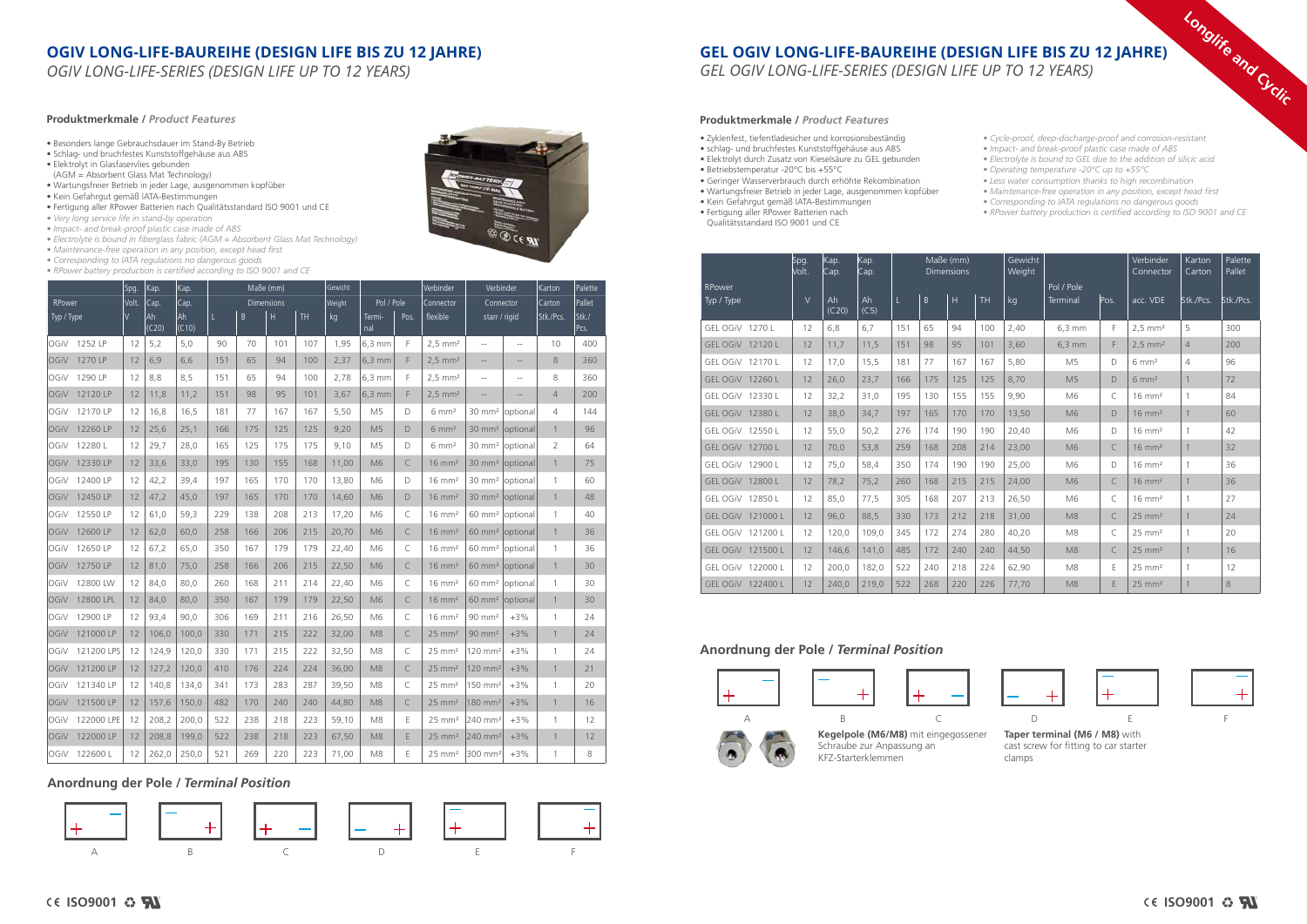# **OGIV FRONT-TERMINAL-BAUREIHE (DESIGN LIFE BIS 12 JAHRE UND MEHR)** *OGIV FRONT-TERMINAL-SERIES (DESIGN LIFE UP TO 12 YEARS AND MORE)*

# **OGIV 2V LONG-LIFE-BAUREIHE (DESIGN LIFE BIS 12 JAHRE UND MEHR)** *OGIV 2V LONG-LIFE-SERIES (DESIGN LIFE UP TO 12 YEARS AND MORE)*

#### **Produktmerkmale /** *Product Features*

#### **Produktmerkmale /** *Product Features*

- Besonders lange Gebrauchsdauer im Stand-By Betrieb
- Enorme Kapazitäten
- Schlag- und bruchfestes Kunststoffgehäuse aus ABS
- Elektrolyt in Glasfaservlies gebunden (AGM = Absorbent Glass Mat Technology)
- 
- Wartungsfreier Betrieb in jeder Lage, ausgenommen kopfüber

*• Very long service life in stand-by operation • Vast capacities*

*• Impact- and break-proof plastic case made of ABS • Electrolyte is bonded in fiberglass fabric* 

*(AGM = Absorbent Glass Mat Technology)*

*• Maintenance-free operation in any position, except head first*

# **OGIV PREMIUM HIGH-POWER-BAUREIHE (DESIGN LIFE BIS ZU 12 JAHRE) - UL94 V-0 GEHÄUSE**

*OGIV PREMIUM HIGH-POWER-SERIES (DESIGN LIFE UP TO 12 YEARS) - UL94 V-0 HOUSING*

#### **Produktmerkmale /** *Product Features*

- Exzellente Hochstromeigenschaften
- Schwer entflammbar nach UL94-V0 • Reduzierter Innenwiderstand und übergroße innere Zellbrücken
- Lange Gebrauchsdauer im Stand-By Betrieb
- Schlag- und bruchfestes Kunststoffgehäuse aus ABS
- Elektrolyt in Glasfaservlies gebunden (AGM = Absorbent Glass Mat Technology)
- Wartungsfreier Betrieb in jeder Lage, ausgenommen kopfüber
- *Excellent high current discharge performance*
- *Flame retardant according to UL94-V0*
- *Reduced internal resistance and oversized inner cell connectors*
- *long service life in stand-by operation*
- *Impact- and break-proof plastic case made of ABS*
- *Electrolyte is bound in fiberglass fabric (AGM = Absorbent Glass Mat Technology)*
- *Maintenance-free operation in any position, except head first*





**BOCK** 

## **Anordnung der Pole /** *Terminal Position*

# **Anordnung der Pole /** *Terminal Position*



|                      | Spg.<br>Volt.  | Kap.<br>Cap. | Kap.<br>Cap. | Watt<br>15          |     |     | Maße (mm)<br><b>Dimensions</b> |           | Gewicht<br>Weight |                        |      | Verbinder<br>Connector | <b>Karton</b><br>Carton | Palette<br>Pallet |
|----------------------|----------------|--------------|--------------|---------------------|-----|-----|--------------------------------|-----------|-------------------|------------------------|------|------------------------|-------------------------|-------------------|
| RPower<br>Typ / Type | $\overline{V}$ | Ah<br>(C20)  | Ah<br>(C10)  | Min.<br>1,60<br>V/C |     | B   | H                              | <b>TH</b> | kg                | Pol / Pole<br>Terminal | Pos. | max/A                  | Stk./Pcs.               | Stk./Pcs.         |
| <b>OGiV 12930HP</b>  | 12             | 28,0         | 26,0         | 118                 | 165 | 125 | 175                            | 175       | 9,60              | M <sub>5</sub>         | D    | 130                    | $\mathbf{1}$            | 90                |
| <b>OGiV 121250HP</b> | 12             | 35,0         | 33,0         | 152                 | 195 | 130 | 155                            | 168       | 11,50             | M <sub>6</sub>         | C    | 185                    | $\overline{1}$          | 63                |
| OGiV 121600HP        | 12             | 58,0         | 55,0         | 204                 | 229 | 138 | 208                            | 213       | 17,00             | M6                     | C    | 185                    |                         | 50                |
| <b>OGiV 122500HP</b> | 12             | 80,0         | 75,0         | 327                 | 258 | 166 | 210                            | 215       | 24,50             | M6                     | C    | 250                    | $\ddot{\phantom{1}}$    | 32                |
| <b>OGiV 123000HP</b> | 12             | 94,0         | 90,0         | 412                 | 306 | 169 | 210                            | 215       | 28,50             | M <sub>8</sub>         | C    | 300                    | $\mathbf{1}$            | 24                |
| OGIV 123400HP        | 12             | 110,0        | 100,0        | 437                 | 330 | 171 | 215                            | 220       | 31,50             | M <sub>8</sub>         | C    | 360                    | $\overline{1}$          | 24                |
| <b>OGiV 123500HP</b> | 12             | 126,0        | 120,0        | 475                 | 410 | 176 | 215                            | 224       | 36,50             | M <sub>8</sub>         | C    | 360                    |                         | 24                |
| <b>OGiV 123600HP</b> | 12             | 140,0        | 134,0        | 503                 | 341 | 173 | 283                            | 287       | 39,50             | M8                     | C    | 360                    | $\overline{1}$          | 20                |
| OGIV 123900HP        | 12             | 150,0        | 140,0        | 564                 | 341 | 173 | 279                            | 283       | 41,00             | M6                     | C    | 360                    | $\overline{1}$          | 20                |
| <b>OGiV 123900HP</b> | 12             | 150,0        | 140,0        | 475                 | 341 | 173 | 279                            | 287       | 41,00             | M8                     | C    | 360                    | $\overline{1}$          | 24                |
| OGiV 124100HP        | 12             | 156,0        | 150,0        | 600                 | 482 | 170 | 240                            | 240       | 45,00             | M <sub>8</sub>         | C    | 410                    |                         | 16                |
| <b>OGiV 125000HP</b> | 12             | 200,0        | 192,0        | 730                 | 530 | 209 | 215                            | 220       | 58,00             | M <sub>8</sub>         | E    | 500                    | $\overline{1}$          | 12                |
| OGiV 126000HP        | 12             | 230,0        | 220,0        | 827                 | 522 | 238 | 218                            | 223       | 67,00             | M <sub>8</sub>         | E    | 580                    | $\overline{1}$          | 12                |

| RPower     |            | Spg.<br>Volt. | Kap.<br>Cap. | Kap.<br>Cap. | Central<br>Ent-<br>gasung<br>Degassing | Maße (mm)<br><b>Dimensions</b><br>(*= über den Polen) | Dimensions (incl. Poles) |       | Gewicht<br>Weight | Pol / Pole     |      | Karton<br>Carton | Palette<br>Pallet |
|------------|------------|---------------|--------------|--------------|----------------------------------------|-------------------------------------------------------|--------------------------|-------|-------------------|----------------|------|------------------|-------------------|
| Typ / Type |            |               | Ah<br>(C20)  | Ah<br>(C10)  |                                        |                                                       | B                        | $H^*$ | kg                | Termi-<br>nal  | Pos. | Stk./Pcs.        | Stk./Pcs.         |
| OGiV       | 12550 FT   | 12            | 58,2         | 55,0         | yes                                    | 277                                                   | 106                      | 222   | 17,30             | M <sub>6</sub> | E    |                  | 40                |
| OGiV       | 12800 FT   | 12            | 79,4         | 75,0         | $\overline{a}$                         | 564                                                   | 114                      | 187   | 26,00             | M <sub>6</sub> | E    |                  | 24                |
| OGiV       | 121000 FTP | 12            | 105,0        | 100,0        | $-$                                    | 508                                                   | 110                      | 231   | 32,50             | M8             | E    |                  | 20                |
| OGiV       | 121500 FTP | 12            | 157,0        | 150,0        | ves                                    | 548                                                   | 105                      | 316   | 45,80             | M <sub>8</sub> | E    |                  | 18                |

| RPower           | Spg.<br>Volt. | Kap.<br>Cap. | Kap.<br>Cap. | Central<br>Ent-<br>gasung | Maße (mm)<br><b>Dimensions</b> |                |     |            | Gewicht<br>Weight | Pol / Pole     |       | Karton<br>Carton | Palette<br>Pallet |
|------------------|---------------|--------------|--------------|---------------------------|--------------------------------|----------------|-----|------------|-------------------|----------------|-------|------------------|-------------------|
| Typ / Type       |               | Ah<br>(C20)  | Ah<br>(C10)  | Degassing                 |                                | $\overline{B}$ | H   | <b>ITH</b> | kg                | Termi-<br>nal  | Pos.  | Stk./Pcs.        | Stk./Pcs.         |
| OGiV<br>22000 LP | $\bigcap$     | 210,5        | 200          | $- -$                     | 173                            | 111            | 329 | 364        | 13,70             | M <sub>8</sub> | $- -$ |                  | 50                |
| OGiV<br>23000 LP | $\bigcap$     | 313,3        | 300          | $\sim$ $-$                | 17                             | 151            | 330 | 364        | 19,30             | M <sub>8</sub> | $- -$ |                  | 40                |

inkl. 1 starren (isoliert) Verbinder/Block, weitere Verkabelung gegen Aufpreis *incl. 1 rigid (isolated) connector/battery, further cables for extra charge*

- Einfache Installation, Wartung und Kontrolle durch Front-Anschlüsse
- Lange Gebrauchsdauer im Stand-By Betrieb
- Schlag- und bruchfestes Kunststoffgehäuse aus ABS
- Elektrolyt in Glasfaservlies gebunden
- (AGM = Absorbent Glass Mat Technology) • Wartungsfreier Betrieb in jeder Lage,
- ausgenommen kopfüber
- *except head first*
- *Easy installation, maintenance and supervision due to front terminals*
- *Long service life in stand-by operation • Impact- and break-proof plastic case made of ABS*
- *Electrolyte is bonded in fiberglass fabric*
- *(AGM = Absorbent Glass Mat Technology)*
- *Maintenance-free operation in any position,* 
	-

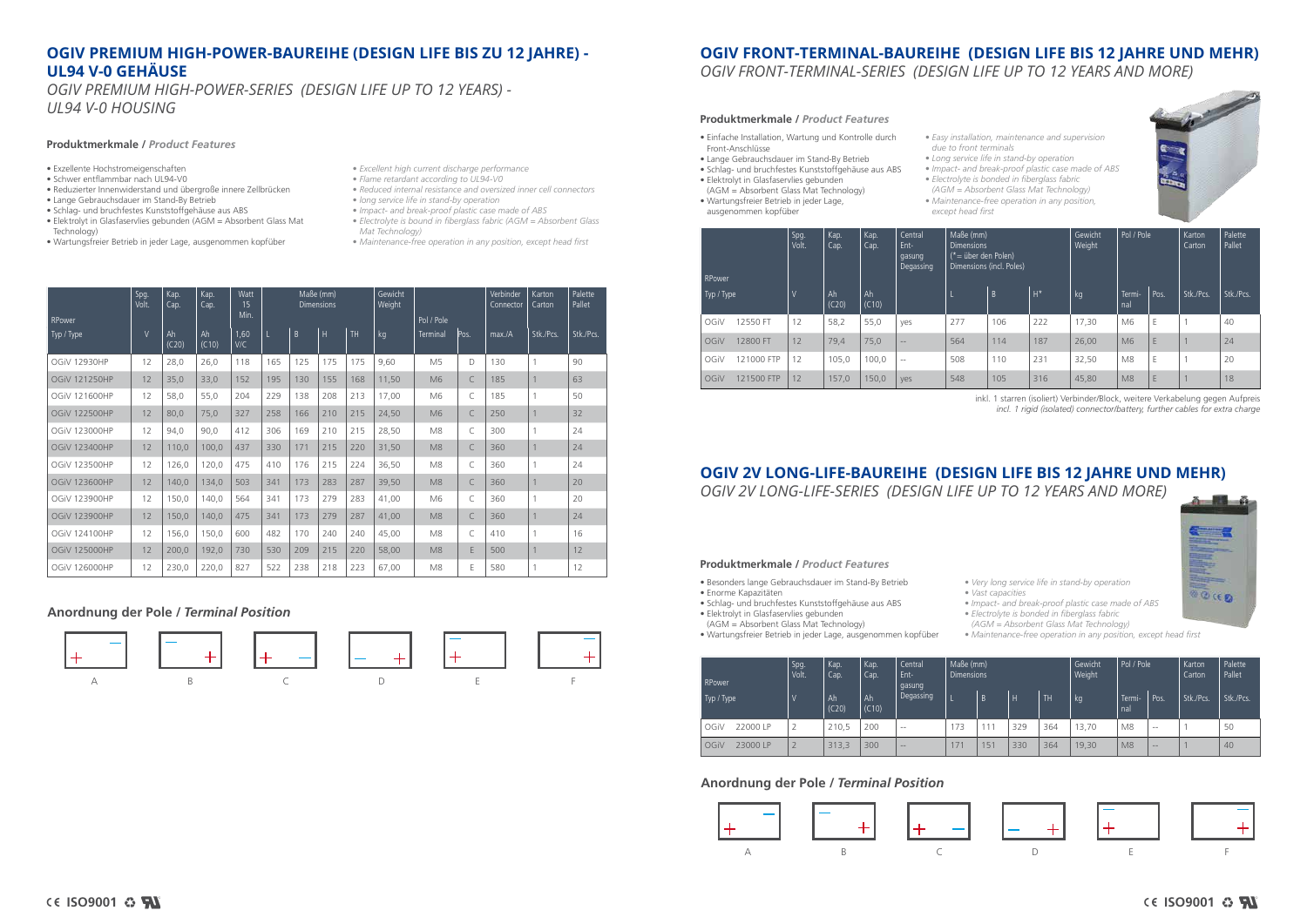# **VERBINDER UND MEHR…**

*CONNECTORS AND MORE…*

# **NOTLICHTBATTERIEN (216V) – OGIV / OPZV LONG-LIFE-BAUREIHE**

*EMERGENCY LIGHT BATTERIES (216V) - OGIV / OPZV LONG-LIFE-SERIES*

Zur Verlegung einzeln "frei Luft" (kurzschlußfest NSGAFÖU) *For installation single "free air" (short-circuit-proof NSGAFÖU)*

| Leistung bis<br>Load up to                                                                                                                                           |                                                                                |                  | $30^{\circ}$ C | $45^{\circ}$ C        |                           | Verbinderauswahl L (mm)<br>Connector selection L (mm) |     |                            |                                   |                                   |                          |
|----------------------------------------------------------------------------------------------------------------------------------------------------------------------|--------------------------------------------------------------------------------|------------------|----------------|-----------------------|---------------------------|-------------------------------------------------------|-----|----------------------------|-----------------------------------|-----------------------------------|--------------------------|
| Typ<br>Type                                                                                                                                                          |                                                                                | $Q \text{ mm}^2$ |                | (It.VDE) / (acc. VDE) | Blockverb.<br>Block conn. | Reihenverb.<br>Row conn.                              |     | Etagenbverb.<br>Tier conn. |                                   |                                   |                          |
|                                                                                                                                                                      |                                                                                |                  | $\mathsf A$    | $\mathsf A$           |                           |                                                       |     |                            | 6,3mm                             | M5 / M6                           | M8                       |
|                                                                                                                                                                      |                                                                                |                  | 41             | 36                    | 150                       |                                                       |     |                            | $\sqrt{}$                         | $\overline{\phantom{0}}$          | $\overline{\phantom{0}}$ |
|                                                                                                                                                                      |                                                                                |                  | 41             | 36                    |                           | 300                                                   |     |                            | $\sqrt{}$                         | $\overline{\phantom{0}}$          |                          |
|                                                                                                                                                                      | 2,5                                                                            |                  | 41             | 36                    |                           |                                                       | 680 |                            | $\sqrt{}$                         | $\qquad \qquad -$                 | $\qquad \qquad -$        |
|                                                                                                                                                                      |                                                                                |                  | 41             | 36                    |                           |                                                       |     | 1.000                      | $\sqrt{}$                         | $\hspace{1.0cm} - \hspace{1.0cm}$ | $\qquad \qquad -$        |
|                                                                                                                                                                      |                                                                                |                  | 70             | 61                    | 150                       |                                                       |     |                            | $\hspace{1.0cm} - \hspace{1.0cm}$ | $\sqrt{}$                         | $\sqrt{}$                |
|                                                                                                                                                                      | 6                                                                              |                  | 70             | 61                    |                           | 300                                                   |     |                            | $\overline{\phantom{0}}$          | $\sqrt{ }$                        | $\sqrt{ }$               |
|                                                                                                                                                                      |                                                                                |                  | 70             | 61                    |                           |                                                       | 680 |                            | $\overline{\phantom{0}}$          | $\sqrt{}$                         | $\sqrt{}$                |
|                                                                                                                                                                      |                                                                                |                  | 70             | 61                    |                           |                                                       |     | 1.000                      | $\overline{\phantom{0}}$          | $\sqrt{ }$                        | $\sqrt{}$                |
| vermindert sich die zulässige Leistung um - 6%                                                                                                                       |                                                                                |                  | 132            | 115                   | 150                       |                                                       |     |                            | $\hspace{1.0cm} - \hspace{1.0cm}$ | $\sqrt{}$                         | $\sqrt{}$                |
|                                                                                                                                                                      | 16                                                                             |                  | 132            | 115                   |                           | 300                                                   |     |                            | $\overline{\phantom{a}}$          | $\sqrt{}$                         | $\sqrt{}$                |
|                                                                                                                                                                      |                                                                                |                  | 132            | 115                   |                           |                                                       | 680 |                            | $\overline{\phantom{a}}$          | $\sqrt{}$                         | $\sqrt{}$                |
|                                                                                                                                                                      |                                                                                |                  | 132            | 115                   |                           |                                                       |     | 1.000                      | $\overline{\phantom{0}}$          | $\sqrt{}$                         | $\sqrt{ }$               |
|                                                                                                                                                                      |                                                                                |                  | 176            | 153                   | 150                       |                                                       |     |                            | $\hspace{1.0cm} - \hspace{1.0cm}$ | $\sqrt{ }$                        | $\sqrt{}$                |
|                                                                                                                                                                      | 25                                                                             |                  | 176            | 153                   |                           | 450                                                   |     |                            | $\overline{\phantom{0}}$          | $\sqrt{}$                         | $\sqrt{}$                |
|                                                                                                                                                                      |                                                                                |                  | 176            | 153                   |                           |                                                       | 680 |                            | $\overline{\phantom{0}}$          | $\sqrt{ }$                        | $\sqrt{}$                |
|                                                                                                                                                                      |                                                                                |                  | 176            | 153                   |                           |                                                       |     | 1.000                      | $\overline{\phantom{a}}$          | $\sqrt{}$                         | $\sqrt{}$                |
|                                                                                                                                                                      |                                                                                |                  | 218            | 190                   | 150                       |                                                       |     |                            | $\overline{\phantom{a}}$          | $\sqrt{}$                         | $\sqrt{}$                |
|                                                                                                                                                                      | 35                                                                             |                  | 218            | 190                   |                           | 450                                                   |     |                            | $\overline{\phantom{0}}$          | $\sqrt{}$                         | $\sqrt{}$                |
|                                                                                                                                                                      |                                                                                |                  | 218            | 190                   |                           |                                                       | 680 |                            | $\overline{\phantom{a}}$          | $\sqrt{}$                         | $\sqrt{}$                |
|                                                                                                                                                                      |                                                                                |                  | 218            | 190                   |                           |                                                       |     | 1.000                      | $\overline{\phantom{a}}$          | $\sqrt{}$                         | $\sqrt{}$                |
| "Berührung an Flächen",                                                                                                                                              |                                                                                |                  | 276            | 240                   | 200                       |                                                       |     |                            | $\overline{\phantom{0}}$          | $\sqrt{ }$                        | $\sqrt{ }$               |
|                                                                                                                                                                      | 50                                                                             |                  | 276            | 240                   |                           | 450                                                   |     |                            | $\qquad \qquad -$                 | $\sqrt{ }$                        | $\sqrt{ }$               |
|                                                                                                                                                                      |                                                                                |                  | 276            | 240                   |                           |                                                       | 680 |                            | $\overline{\phantom{a}}$          | $\sqrt{}$                         | $\sqrt{ }$               |
|                                                                                                                                                                      |                                                                                |                  | 276            | 240                   |                           |                                                       |     | 1.000                      | $\qquad \qquad -$                 | $\sqrt{}$                         | $\sqrt{}$                |
|                                                                                                                                                                      |                                                                                |                  | 347            | 302                   |                           |                                                       |     |                            | $\hspace{1.0cm} - \hspace{1.0cm}$ | $\overline{\phantom{0}}$          | $\qquad \qquad -$        |
|                                                                                                                                                                      |                                                                                |                  | 347            | 302                   |                           | 450                                                   |     |                            | $\qquad \qquad -$                 | $\sqrt{ }$                        | $\sqrt{}$                |
| flexible cabel, short-circuit-proof (NSGAFÖU) with isolated pole shoes.<br>flexibles Kabel, kurzschlußfest (NSGAFÖU) mit isolierten Polschuhen.<br>Bei Verlegung mit | When laying with "toauch on areas", the allowable Load decreases by - 6%<br>70 |                  | 347            | 302                   |                           |                                                       | 680 |                            | $\overline{\phantom{m}}$          | $\sqrt{}$                         | $\sqrt{}$                |
|                                                                                                                                                                      |                                                                                |                  | 347            | 302                   |                           |                                                       |     | 1.000                      | $\overline{\phantom{a}}$          | $\sqrt{\phantom{a}}$              | $\sqrt{ }$               |
|                                                                                                                                                                      | 95                                                                             |                  | 416            | 362                   |                           | 450                                                   |     |                            | $\overline{\phantom{a}}$          | $\sqrt{}$                         | $\sqrt{}$                |
|                                                                                                                                                                      |                                                                                |                  | 416            | 362                   |                           |                                                       |     | 1.000                      | $\overline{\phantom{a}}$          | $\sqrt{}$                         | $\sqrt{}$                |

**45°C sind zu empfehlen bei Schrankeinbauten (Kombischränken) mit Leistungsteil.** *45°C are recommended for inside cabinets (combined cabinets) incl. power section.*

#### **Die Kabelverbinder**

nach (NSGAFÖU), sind flexibel, kurzschlußfest u. mit isolierten Polschuhen/-Stecker versehen.

#### **Zur Standardlieferung der Batterieblöcke gehören:**

kostenlose Isolier – / Polkappen aus Gummi (rot/schwarz) (ausgenommen FT-Baureihe)

#### **Auf Wunsch:**

Gegen Mehrpreis liefern wir gerne schwarze Gummi- oder Kunststoff Isolier / -Polkappen je Batterie, passend zu den gewählten Kabelquerschnitten.

#### *Cable Connector*

*according to (NSGAFÖU), are flexible, short-circuit-proof after provided with isolated pole shoes /connectors.*

*Standard delivery of Battery Blocks includes:* 

*Free insulating –/ terminal cover of rubber (red/black) (excluded FT series)*

#### *On Request:*

| eriegestell + 1 Auflage  | $BGEU1+1$ | BGEUI - Universal Battery Rack + 1 Shelf    |
|--------------------------|-----------|---------------------------------------------|
| eriegestell + 2 Auflagen | BGEU1+2   | BGEUI - Universal Battery Rack + 2 Shelves  |
| eriegestell + 1 Auflage  | BGEU2+1   | BGEUII - Universal Battery Rack + 1 Shelf   |
| eriegestell + 2 Auflagen | BGEU2+2   | BGEUII - Universal Battery Rack + 2 Shelves |

*At a surcharge we gladly deliver black Rubber- or Plastic insulating/-terminal cover per battery, suitable for the chosen wire cross section.* 

**Etagen-Gestelle verschraubt (für Eigenmontage) mit isolierten Füßen, pulverbeschichtet (lichtgrau) RAL 7035** *Tier-Racks bolted (for self-assembly) with isolated feet, powder-coated (light grey) RAL 7035*

| Gestell / Rack                            | $BGEUI + 1$     |              |                 |           |             |                    | $BGEU I + 2$    |    |       |                 |    |                    | $BGEU II + 1$  |    |                    |                 |              |                | $BGEU II +2$    |         |                      |              |              |                    |
|-------------------------------------------|-----------------|--------------|-----------------|-----------|-------------|--------------------|-----------------|----|-------|-----------------|----|--------------------|----------------|----|--------------------|-----------------|--------------|----------------|-----------------|---------|----------------------|--------------|--------------|--------------------|
| RPower                                    | max.<br>Batt.   |              | Verb./Connector |           |             |                    | max.<br>Batt.   |    |       | Verb./Connector |    |                    | max.<br>Batt.  |    |                    | Verb./Connector |              |                | max.<br>Batt.   |         | Verb./Connec-<br>tor |              |              |                    |
| Typ / Type                                | (12V)<br>Block) | $\mathsf{B}$ | $R^*$           | ${\sf R}$ | $\mathsf E$ | $\mathsf{E}^\star$ | (12V)<br>Block) | B  | $R^*$ | $\mathsf R$     | E. | $\mathsf{E}^\star$ | (12V)<br>Block | B  | $\mathsf{R}^\star$ | R               | $\mathsf{E}$ | $E^*$          | (12V)<br>Block) | $\sf B$ | $\mathsf{R}^\star$   | $\mathsf{R}$ | $\mathsf{E}$ | $\mathsf{E}^\star$ |
| OGiV 12170 LP                             | 36              | 33           |                 |           |             | $\overline{2}$     | 72              | 66 |       | 3               |    | $\overline{2}$     | 51             | 48 |                    |                 |              | $\overline{2}$ | 102             | 96      |                      | 3            |              | $\overline{2}$     |
| <b>OGiV 12260 LP</b>                      | 18              |              |                 | 15        |             | $\overline{2}$     | 36              |    |       | 33              |    | $\overline{2}$     | 27             |    |                    | 24              |              | $\overline{2}$ | 54              |         |                      | 51           |              | $\overline{2}$     |
| OGIV 12280 L                              | 24              |              |                 | 21        |             | 2                  | 48              |    |       | 45              |    | $\overline{2}$     | 33             |    |                    | 30              |              | $\overline{2}$ | 66              |         |                      | 63           |              | $\overline{2}$     |
| OGIV 12330 LP                             | 21              |              |                 | 18        |             | $\overline{2}$     | 36              |    |       | 33              |    | $\overline{2}$     | 33             |    |                    | 30              |              | $\overline{2}$ | 66              |         |                      | 63           |              | $\overline{2}$     |
| OGIV 12400 LP /<br>12V 1 OPzV 20 LW       | 18              |              |                 | 15        |             | 2                  | 33              |    |       | 30              |    | $\overline{2}$     | 27             |    |                    | 24              |              | $\overline{2}$ | 54              |         |                      | 51           |              | $\overline{2}$     |
| OGiV 12450 LP                             | 18              |              |                 | 15        |             | $\overline{2}$     | 33              |    |       | 30              |    | $\overline{2}$     | 27             |    |                    | 24              |              | $\overline{2}$ | 54              |         |                      | 51           |              | $\overline{2}$     |
| OGiV 12550 LP                             | 21              |              |                 | 18        |             | $\overline{2}$     | 33              |    |       | 30              |    | $\overline{2}$     | 30             |    |                    | 27              |              | $\overline{2}$ | 60              |         |                      | 57           |              | $\overline{2}$     |
| OGiV 12600 LP                             | 18              |              |                 | 15        |             | $\overline{2}$     | 30              |    |       | 27              |    | $\overline{2}$     | 27             |    |                    | 24              |              | $\sqrt{2}$     | 45              |         |                      | 42           |              | $\overline{2}$     |
| OGiV 12650 LP                             | 18              |              |                 | 15        |             | 2                  | $\prime$        |    |       |                 |    |                    | 24             |    |                    | 21              |              | $\overline{2}$ | $\sqrt{2}$      |         |                      |              |              |                    |
| OGIV 12750 LP /<br>12V 1 OPzV 30/40/50 LW | 18              |              |                 | 15        |             | $\overline{2}$     | 30              |    |       | 27              |    | $\overline{2}$     | 27             |    |                    | 24              |              | $\overline{2}$ | 45              |         |                      | 42           |              | $\overline{2}$     |
| OGiV 12800 LW                             | 18              |              |                 | 15        |             | 2                  | 30              |    |       | 27              |    | $\overline{2}$     | 27             |    |                    | 24              |              | $\overline{2}$ | 45              |         |                      | 42           |              | $\overline{2}$     |
| <b>OGiV 12800 LPL</b>                     | 18              |              |                 | 15        |             | $\overline{2}$     | $\sqrt{ }$      |    |       |                 |    |                    | 24             |    |                    | 21              |              | $\overline{2}$ | $\sqrt{ }$      |         |                      |              |              |                    |
| OGiV 12900 LP                             | 18              |              |                 | 15        |             | 2                  | $\prime$        |    |       |                 |    |                    | 24             |    |                    | 21              |              | $\overline{2}$ | 39              |         |                      | 36           |              | 2                  |
| OGIV 121000 LP<br>12V 3 OPzV 75 LW        | 18              |              | 15              |           |             | $\overline{2}$     | $\sqrt{ }$      |    |       |                 |    |                    | 24             |    | 21                 |                 |              | $\overline{2}$ | 36              |         | 13                   |              |              | $\overline{2}$     |
| OGIV 121200 LPS                           | 18              |              | 15              |           |             | 2                  | $\prime$        |    |       |                 |    |                    | 24             |    | 21                 |                 |              | $\overline{2}$ | 36              |         | 13                   |              |              | $\overline{2}$     |
| OGIV 121200 LP<br>12V 3 OPzV 100 LW       | 6               |              | 3               |           |             | $\overline{2}$     | 12              |    | Q     |                 |    | $\overline{2}$     | 24             |    | 21                 |                 |              | $\overline{2}$ | $\sqrt{ }$      |         |                      |              |              |                    |
| OGiV 121340 LP                            | 18              |              |                 | 15        |             | $\overline{2}$     | $\prime$        |    |       |                 |    |                    | 24             |    |                    | 21              |              | $\overline{2}$ | $\sqrt{2}$      |         |                      |              |              |                    |
| OGiV 121500 LP<br>12V 4 OPzV 120 LW       | 6               |              | $\overline{3}$  |           |             | $\overline{2}$     | 12              |    | 9     |                 |    | $\overline{2}$     | 24             |    | 21                 |                 |              | $\overline{2}$ | $\sqrt{ }$      |         |                      |              |              |                    |
| OGIV 122000 LPE                           | 6               |              |                 |           | 3           | 2                  | $\prime$        |    |       |                 |    |                    | 18             |    |                    |                 | 15           | $\overline{2}$ | $\sqrt{ }$      |         |                      |              |              |                    |
| OGiV 122000 LP<br>12V 5 OPzV 145 LW       | 6               |              |                 |           | 3           | $\overline{2}$     | $\overline{I}$  |    |       |                 |    |                    | 18             |    |                    |                 | 15           | $\overline{2}$ | $\sqrt{ }$      |         |                      |              |              |                    |
| OGiV 122600 L                             | 6               |              |                 |           | 3           | 2                  | $\sqrt{2}$      |    |       |                 |    |                    | 18             |    |                    |                 | 15           | $\overline{2}$ | $\sqrt{2}$      |         |                      |              |              |                    |

Gestell-Maße / Rack-Dimensions (LxBxH) 3 Etagen / 3 Tiers  $BGEUI = 1.150x470x880$  mm BGEUII = 1.650x590x880 mm

#### Bestell-Nr. Ausführung

| $BGEU1+1$ | BGEUI - Universal-Batteriegestell + 1 Auflage   |
|-----------|-------------------------------------------------|
| $BGEU1+2$ | BGEUI - Universal-Batteriegestell + 2 Auflagen  |
| $BGEU2+1$ | BGEUII - Universal-Batteriegestell + 1 Auflage  |
| $BGEU2+2$ | BGEUII - Universal-Batteriegestell + 2 Auflagen |

B ) Blockverbinder / Block connector L= 150mm

- R\* ) Blockverbinder / Block connector L= 450mm R ) Reihenverbinder / Row connector L= 300mm
- E ) Reihenverbinder / Row connector L= 680mm
- $E^*$  ) Etagenverbinder / Tier connector L= 1000mm

*Part Number Construction*

| Zuordnungsliste für die Auswahl der Blockmengen je Gestell-Typ / Overview for block quantities per rack type |  |  |  |  |  |
|--------------------------------------------------------------------------------------------------------------|--|--|--|--|--|
|--------------------------------------------------------------------------------------------------------------|--|--|--|--|--|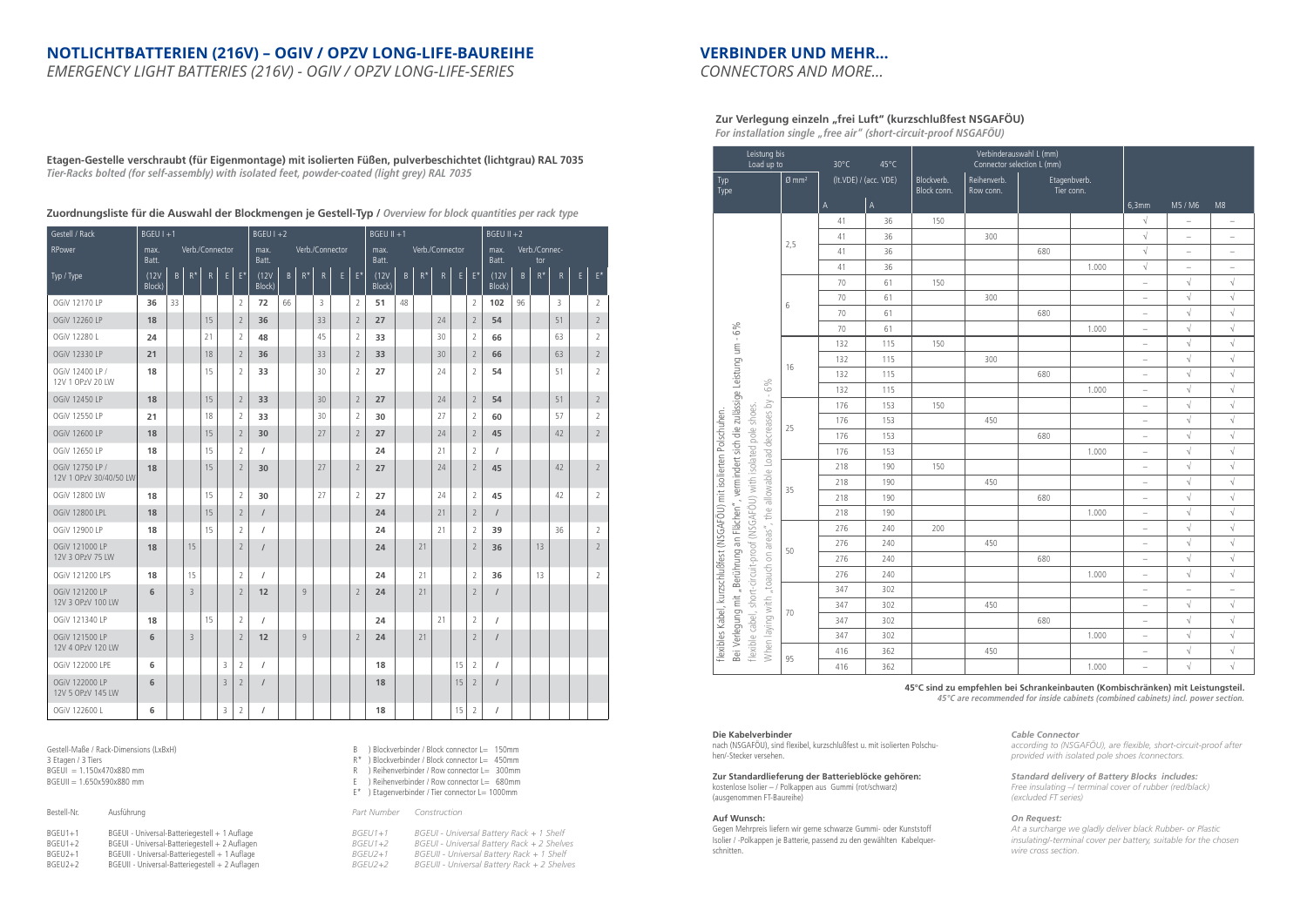# **BATTERIE ANSCHLUSS EINHEIT (IM KLARSICHTGEHÄUSE)**

*BATTERY CONNECTION UNIT (IN CLEAR HOUSING)*

#### **Zuordnung / Classification**

| NH Klasse    | Pole      | Gehäuse               | gl/gG Sicherung/fuse |            | EFEN Sich./fuse |
|--------------|-----------|-----------------------|----------------------|------------|-----------------|
| Class        | Pole      | Housing<br>LxBxH (mm) | 480V                 | 550V       |                 |
| <b>NH 00</b> | 3-polig   | 300x150x132           | $\sqrt{}$            | $\sqrt{}$  | V               |
| <b>NH 00</b> | 2x2-polig | 300x300x132           | $\sqrt{}$            | $\sqrt{}$  | $\sqrt{}$       |
| <b>NH 00</b> | 3x2-polig | 300x450x209           | V                    | V          | V               |
| <b>NH 01</b> | 3-polig   | 300x450x209           | $\sqrt{}$            | $\sqrt{}$  |                 |
| <b>NH 01</b> | 2x2-polig | 600x600x170           | $\sqrt{}$            | V          |                 |
| <b>NH 01</b> | 3x2-polig | 600x600x170           | $\sqrt{}$            |            |                 |
| <b>NH02</b>  | 3-polig   | 300x600x132           | $\sqrt{}$            | $\sqrt{ }$ |                 |
| <b>NH02</b>  | 2x2-polig | 600x600x170           | $\sqrt{}$            | $\sqrt{}$  | $\sqrt{}$       |
| <b>NH02</b>  | 3x2-polig | 600x600x170           | $\sqrt{}$            | $\sqrt{}$  | $\sqrt{}$       |
| <b>NH03</b>  | 3-polig   | 300x600x209           | $\sqrt{}$            | $\sqrt{}$  | $\sqrt{}$       |
| <b>NH03</b>  | 2x2-polig | 600x600x170           | $\sqrt{}$            | $\sqrt{}$  | $\sqrt{}$       |
| <b>NH03</b>  | 3x2-polig | 600x600x170           | $\sqrt{}$            | V          | V               |
| <b>NH04</b>  | 2-polig   | 850x575x225           | $\sqrt{}$            | $\sqrt{}$  | $\sqrt{}$       |
| <b>NH04</b>  | 3-polig   | 850x575x225           | V                    | V          |                 |
| <b>NH 04</b> | 4-polig   | 850x575x225           | V                    |            |                 |

Sicherung / Fuse NH 00: 6, 10, 16, 20, 25, 32, 35, 40, 50, 63, 80, 100, 125 A Sicherung / Fuse NH 01: 160, 200, 224, 250 A Sicherung / Fuse NH 02: 250, 315, 355, 400 A Sicherung / Fuse NH 03: 400, 500, 630 A Sicherung / Fuse NH 04a: 800, 1000, 1250 A

3-polig / 3-pole 2x2-polig / 2x2-pole



getr. Batt.-Kreise mit höherer Gesamtspg. (Mittelabgriff) benötigen zusätzl. Einzelfassungen mit vergrößertem Abstand disconnected battery circles with higher voltage (center tap) needs single application with enhanced distance

> Bei Parallelschaltung bis 3 Batterien auf einer Sicherung empfehlen wir zusätzliche Verteilerklemmen! In parallel to the 3 batteries on a backup, we recommend additional distribution terminals!



Bei mehrpoligen Anschlüssen gilt, dass jedes Kabel für Imax der Anlage ausgelegt sein sollte, damit bei Abschaltung eines Batteriestranges die gesamte Last vom Rest *and the rest of the system takes over the*  problemlos übernommen werden kann.

Für die Auslegung der Si-Auslöse-Ströme sind ca. 120% der max. Verbraucherleistung vorzusehen.

*For multi-pin connectors, each cable for the Imax system should be designed for this reason a battery-string can be switched off afterward increased load easily.*

*For the design of the fuse-trigger currents approximately 120% of max. consumer capacity is to be provided.* 

3x2-polig / 3x2-pole

#### **Beispiel einer BAE Anschluss-Schaltung** *Example for a BCU connector-circuit*

#### **BattFind - ermittelt die optimale Batterie für Ihre Anwendung**

Mit ihren Anlagenvorgaben können sie nun auf einfachste Weise die passende Batteriekombination finden. Mit hinterlegten Preisdaten zudem noch die preisgünstigste Kombination.

#### **Berechnung von Leistungs- oder Stromwerten:**

BattFind rechnet gemäß Ihrer Anforderung entweder mit Leistung (Watt) oder mit Strom (Ampere) soweit die Batteriedaten hier zu Verfügung stehen.

#### **Kurvenfunktion:**

Die hinterlegten Daten haben feste Bezugspunkte, worin Leistung/Strom in Bezug zu Us und Zeit angegeben sind. Um zwischen den Tabellenwerten die genauestmöglichen Werte zu ermitteln, wird eine Kurvenfunktion genutzt. Somit sind Sie nicht nur an die Schritte in der Batterietabelle gebunden und können daher sämtliche Zwischenwerte vorgeben und bekommen die Berechnung dazu.

Battery with Battery fuse<br>
center tap (2-pole) center tap (3- and 2-pole)

#### **Faktoren:**

Sofern zu den Baureihen die entsprechenden Faktoren hinterlegt sind, können die Berechnungen noch mit Temperatur- oder Agingfaktoren an die Erfordernisse angepasst werden.

#### **Lüftungsberechnung:**

Zu jeder errechneten Batteriekombination erstellt BattFind gleich die Lüftungsberechnung.

Diese können Sie bei Bedarf dokumentieren und Ihrem Projekt/Angebot beifügen.

#### **Grafische Entladekurve:**

Zu jeder berechneten Kombination wird eine Entladekurve gezeichnet die Ihnen einen optischen Eindruck der Batterienutzung vermittelt. Ausnahmen sind Leistungen/Strom die in den Grenzbereichen der Anfangswerte

bei Us oder der Zeit liegen; dort können naturgemäß keine Entladekurven mehr dargestellt werden.

#### **Dokumentation:**

Alle Berechnungen, selbsterstellte Tabellen und Grafiken können mit Projekt- und Bearbeiterdaten versehen und zur Dokumentation ausgedruckt werden.

Copyright by industrie-soft Ulrich Erwerle

|                     | RP-Technik                                  |                              |                            | Speache: deutsch      |        | ۰        |
|---------------------|---------------------------------------------|------------------------------|----------------------------|-----------------------|--------|----------|
|                     | Art der Batterie: [Bleibatterien]           |                              |                            | <b>Berechnungsat</b>  |        |          |
|                     | geschlossene Batterie (vented)              |                              |                            | <sup>G</sup> Leisbung |        |          |
|                     | <sup>(*</sup> verschlossene Batterie [VRLA] |                              | C Strom                    |                       |        |          |
| <b>Design life:</b> |                                             |                              | Parallelschaltungen bis    |                       |        |          |
| s                   | 3-5 Jahre                                   |                              | Anzahl paralleler Strange: |                       |        | $10 - 4$ |
| Ψ                   | $6 - 3$ Johnn                               |                              |                            |                       |        |          |
| u                   | 10 - 12 Jahre                               |                              | G U Erhaltungsladung       |                       |        | 2.28 V/Z |
| σ                   | $-3$ 12 Jahren                              | <b>C. U. Stackladiung</b>    |                            |                       |        |          |
| Baureihe            | Dates                                       | Design Me UEL V/Z Ustark V/Z |                            |                       |        |          |
| GN V-5-H            | <b>GEL OSN wal</b><br>GiV.wal               | <b>G-9 Jahre</b>             | 2.20                       | 2.40                  | 40     |          |
| <b>OGW FT</b>       | <b>OGN FT.wat</b>                           | 10-12 Jahre                  | 2.28                       | 2.40                  |        |          |
| DGW H+              | <b>OGN N+ wat</b>                           | 10-12 Jahre                  | 2.28                       | 2.40                  |        |          |
|                     | 06W L (12V) 06W L 12V.wat                   | 10-12 Jahre                  | 2.28                       | 2.40                  |        |          |
| <b>OGN L (2V)</b>   | <b>OGN'L 2V wat</b>                         | $= 512$ Jahre                | 2.28                       | 2.40                  |        |          |
| <b>BR</b>           | <b>RR</b> wat                               | $= 512$ Jahre                | 2.25                       | 225                   |        |          |
|                     |                                             |                              |                            |                       |        |          |
|                     |                                             |                              |                            |                       | weiter |          |

### *BattFind - determines the best battery for your application*

Using the requirements of your system you can find the most suitable battery combination quite simply.

If price data has also been entered, you can also find the most economical combination.

#### *Calculation of power and current values:*

"In accordance with your requirements BattFind calculates with either power (watts) or current

(amperes) if the battery data are available."

#### *The curve function:*

"The entered data have fixed reference points, whereby power/current are quoted in reference to Uf and time."

A curve function is used to determine the most exact values between the table values.

This means that you are not restricted only to the steps in the battery table, which leaves you free to enter all interim values and to get the corresponding calculations.

#### *Factors:*

If the respective factors are entered for the series, the calculations can be adapted to take temperature and ageing factors into consideration.

#### *Ventilation calculation:*

BattFind also compiles the ventilation calculation for each calculated battery combination.

These can be documented if and when required and added to you project/offer.

#### *Graphic discharge curve:*

A discharge curve is plotted for each combination that is calculated giving you a graphic impression of the battery usage.

Power/current that lie within the limit ranges of the initial values at Uf or time are of course not depicted as no discharge curves can be shown here.

#### *Documentation:*

All calculations, tables you have created yourself and graphics can be allocated project or editor data and then printed out and kept as documentation.

Copyright by industrie-soft Ulrich Erwerle



# **BATTERIEDIMENSIONIERUNG**

*BATTERY SIZING*

USV-Anlage USV-Anlage



Batt. 1 Batt. 2 Batt. 1 Batt. 2

(4-pole) (2-pole parallel circuit)

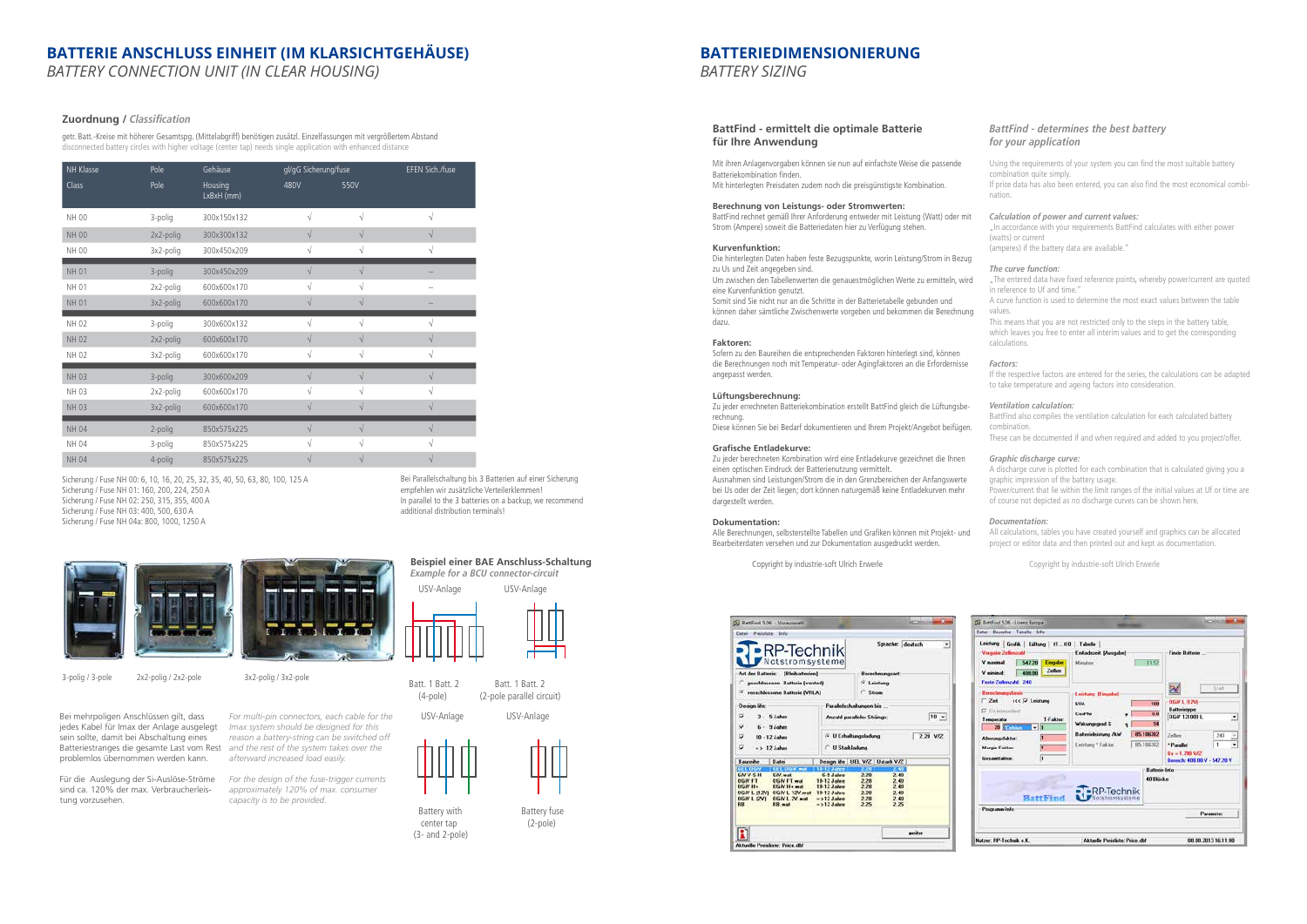

Baureihen: GiV HP/VP/V, VDS, GiV CW, OGiV HP, OGiV, GEL, OGiV FT, OGiV 2V, OPzV

die Anforderungen gemäß

VDE 0108 -100 Punkt 6.4.3.1, (EN 50172), VDE 0510 Teil 2, Tabelle 4 (EN 50272-2), sowie VDE 0100/710

Die Batterien sind als Gitterplattenbatterie aufgebaut und entsprechen der Norm O/Gi.V und sind geprüft gemäß

DIN 43539, Teil 4

Diese Bauart (verschlossen und gasrekombinierend) ermöglicht Wartungsfreiheit über die gesamte Gebrauchsdauer. Es kann in keinem Gebrauchs- oder Gefah renzustand so viel Elektrolyt austreten, dass zwingende Vorkehrungen (VDE/EN) gegen austretende Flüssigkeit für den Fußboden (Säurewannen/säurebeständiger Anstrich) nötig sind.

und die Batterien sind "nicht melde- oder registrierungspflichtig" nach der europäischen REACH Verordnung.

Ferner entsprechen diese Batterien den EUROBAT Richtlinien und IEC Vorgaben. D.h. bei einer Umgebungstemperatur von 20°C, ist die konstruktive Lebensdauer bei Standardanwendungen:

Brand: RPower Series: GiV HP/VP/V, VDS, GiV CW, OGiV HP, OGiV, GEL, OGiV FT, OGiV  $2V$   $\cap$ P<sub>7</sub> $V$ 

| GiV HP/VP/V        | bis zu 5 Jahre        |
|--------------------|-----------------------|
| GEL                | bis zu 12 Jahre       |
| VDS, GIV CW        | bis zu 6 Jahre        |
| OGIV FT            | bis 12 Jahre und mehr |
| OGIV HP            | bis zu 12 Jahre       |
| OGiV <sub>2V</sub> | bis 12 Jahre und mehr |
| OGiV               | bis zu 12 Jahre       |
| <b>OPzV LW</b>     | bis zu 20 Jahre       |

erfüllt, sofern diese auf völlig verschlossene Pb-Batterien anwendbar sind. Dazu ist die Kontrolle des Elektrolytstandes oder Wasser nachfüllen nicht möglich bzw. unnötig. as far as those are appropriate to completely sealed lead-acid batteries. Control of electrolyte level and topping up is impossible or unnecessary.

RP Technik ist mit RPower Batterien als Hersteller im UBA gemeldet und wird ge führt, unter der

UBA Melde-Register Nr.: 21000732

and the batteries need "no reporting or registration requirements," according to the EUROPEAN REACH Regulation.

Entsprechend sorgen wir (nach Abstimmung) für die korrekte Entsorgung der Alt-Batterien. RPower-Batterien sind kein Gefahrengut, solange die Batteriepo le gegen Kurzschluss, Verrutschen, Umfallen und Beschädigungen gesichert sind (Gefahrengutverordnung). Dies gilt für:

Straße, Eisenbahn, Seefracht und Lufttransport, sowie nach den Regeln der:

IATA, Regel A 67 ADR, Regel 238B IMDG, Regel 238.2 UN 2800 Special Provisions

Dezember 2017



We hereby confirm that the maintenance-free lead-recombination batteries

meet the requirements of

VDE 0108 -100 Point 6.4.3.1, (EN 50172), VDE 0510 Part 2, Table (EN 50272-2), and VDE 0100/710

Die Produktion dieser Batterien ist zertifiziert nach: ISO 9001, ISO 14001, ISO 50001, BS OHSAS 18001, IEC 60896, IEC 61056-1-2002, UL RP-Technik is registered with RPower batteries as manufacturer and the UBA is conducted under the

The batteries are built as flat plate batteries and conform to the standard O/Gi.V, and are tested according to

DIN 43539, Part 4

This design (sealed and gas recombination) is maintenance-free over the entire service life. It can not emerge in any state of use or danger that much electrolyte, that imperative precautions (VDE/EN) for discharging liquid from the floor (acid bath / acid resistant coating) are required.

Furthermore we confirm that these batteries are following the EUROBAT gui delines and IEC standards. That means at an ambient temperature of 20°C, the design life for standard applications is:

| GiV HP/VP/V    | up to 5 years           |
|----------------|-------------------------|
| GEL            | up to 12 years          |
| VDS, GIV CW    | up to 6 years           |
| OGIV FT        | up to 12 years and more |
| OGIV HP        | up to 12 years          |
| OGiV 2V        | up to 12 years and more |
| 0GiV           | up to 12 years          |
| <b>OPzV LW</b> | up to 20 years          |

The production of these batteries is certified by: ISO 9001, ISO 14001, ISO 50001, BS OHSAS 18001, IEC 60896, IEC 61056-1-2002, UL

UBA Reporting Registry No.: 21000732

Accordingly, we provide (after notice) proper opportunities for disposing of used batteries. RPower batteries are not hazardous as long as the battery ter minals are secured against short circuit, slipping, fall over and damage (Dange rous Goods Regulation). This applies to:

Road, rail, sea and air transport, and according to the rules: IATA, Rule A 67 ADR, Rule 238B IMDG, Rule 238.2 UN 2800 Special Provisions

December 2017

**LIEFERANTENERKLÄRUNG**

*SUPPLIER DECLARATION*

# **WARUM RPOWER OGIV BATTERIEN?** *WHY RPOWER OGIV BATTERIES?*

- **• 100% OEM Lieferungen möglich** *100% OEM deliveries possible*
- **• Hohe Qualitätsstandards** *High quality standards*
- **Umfassender Lieferumfang (Verbinder, Polfett, Dokumentation, Aufkleber)**  *Extensive scope of delivery (connectors, terminal grease, documentation, stickers)*
- **• Europaweite Logistik** *Logistics Europe wide*
- **• Große Produktvielfalt** *Large product range*
- **Lösungen für verschiedene Batterieanwendungen** *Solutions for different battery applications*
- **• Hohe Verfügbarkeit und schnelle Lieferungen** *High availability and fast deliveries*
- **Komplettservice inkl. Gestellen, Batterietrenner und Verkabelung/Montage vor Ort**  *Complete Service incl. racks, battery isolator and wiring/installation on site*
- **Direktsupport durch unseren Außen- und Innendienst**  *Direct support through our outside and inside sales service*
- **• Mehr als 35 Jahre Erfahrung** *more than 35 years of exprience*
- **• Eigenentwicklungen Batteriemesstechnik**  *Own developments - i.e. battery measurement technology*
- *•* **Innenwiderstandsprüfung vor Auslieferung** *Internal resistant test ahead delivery*